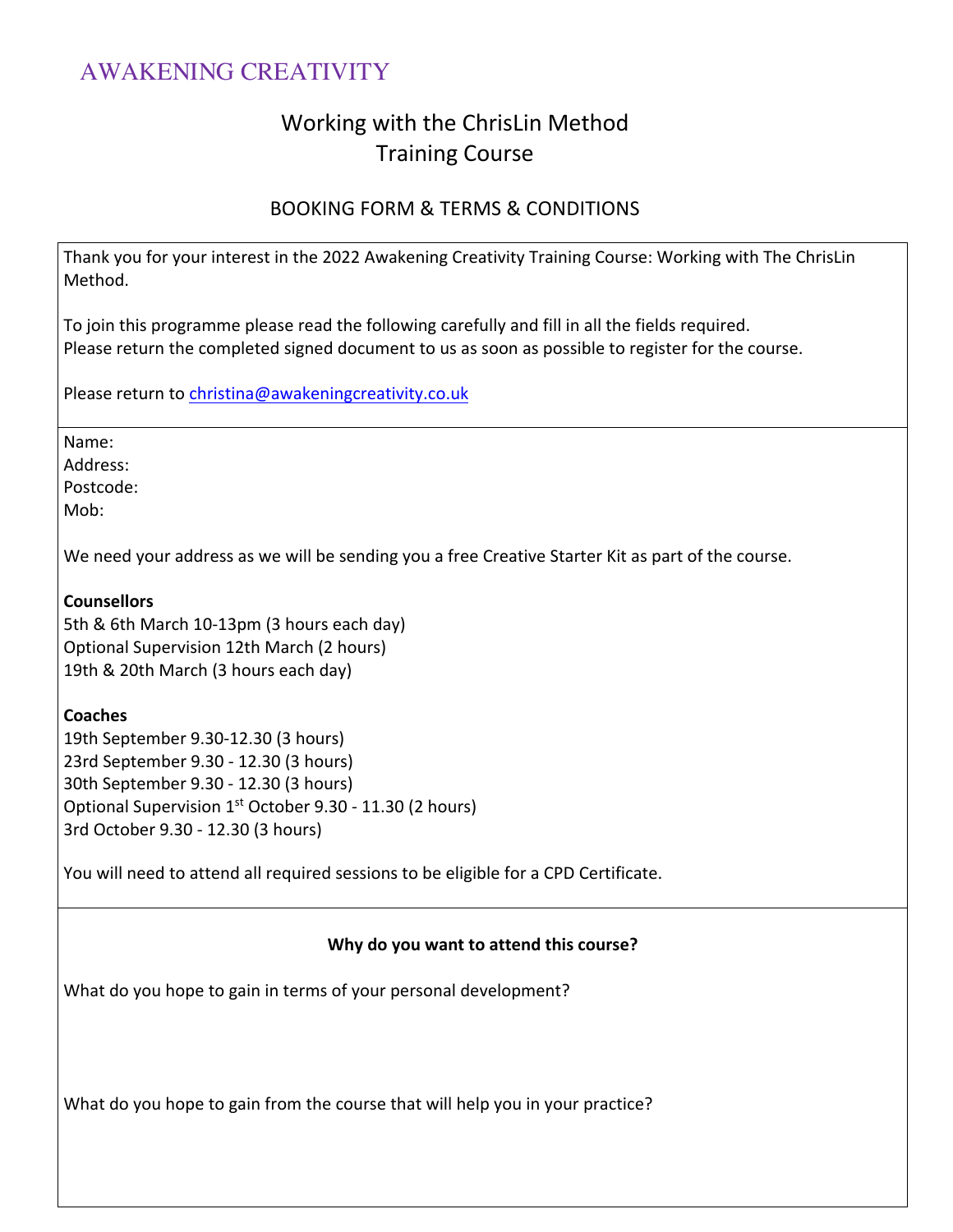need to pay £240.

| Which of our courses have you attended and when?                                                                                                                                                                                                                                                                                                                                                                                      |
|---------------------------------------------------------------------------------------------------------------------------------------------------------------------------------------------------------------------------------------------------------------------------------------------------------------------------------------------------------------------------------------------------------------------------------------|
| Do you want to join the Optional Supervision session?<br>Yes, No, not sure                                                                                                                                                                                                                                                                                                                                                            |
| <b>Course Fees and Payment Plan</b><br>The Full price of this course is £300                                                                                                                                                                                                                                                                                                                                                          |
| However, we are excited to be able to offer you the Awakening Creativity 2022 Programme at an Early Bird<br>fee of £240, AND a payment plan to make paying easier.                                                                                                                                                                                                                                                                    |
| This includes 12 hours of facilitated learning and working creatively with each other to practice and hone<br>$\bullet$<br>your skills and techniques.<br>We will send you a free Starter Kit of creative materials so all you need to provide is Paper and creative<br>$\bullet$<br>materials of your choice, e.g., felt tips, paints, chalks, magazines we suggest getting strong colours, so they<br>are visible to others online. |
| A minimum deposit of £60.00 secures your place.<br>You will be invoiced for this once your place on the course has been confirmed.                                                                                                                                                                                                                                                                                                    |
| <b>Payment Plan</b><br>Total Cost: £240                                                                                                                                                                                                                                                                                                                                                                                               |
| Deposit £60 Payable to secure a place<br>£90 - 2 weeks before the course<br>£90 - 1 week after the course ends                                                                                                                                                                                                                                                                                                                        |
| If the payment plan does not feel affordable for you, please let us know here so we can discuss another<br>payment plan / option with you.                                                                                                                                                                                                                                                                                            |
| <b>Cancellation Policy</b>                                                                                                                                                                                                                                                                                                                                                                                                            |
| 50% of Deposit will refunded if you advise us on or before, 21 days before the start of the course                                                                                                                                                                                                                                                                                                                                    |
| 0% of Deposit will be refunded if you advise us between 7-14 days before the start of the course                                                                                                                                                                                                                                                                                                                                      |
| Less than 7 days before the course - Non cancellable. If you cancel or do not show up to the first day of<br>training you will lose the full deposit AND will be committed to pay the full balance of £180, i.e. you will still                                                                                                                                                                                                       |

Neither Awakening Creativity or the facilitators hold any responsibility for the use or interpretation of any interventions or skills shared, either for personal or professional use and by signing this agreement you agree to take full responsibility for the way that you work.